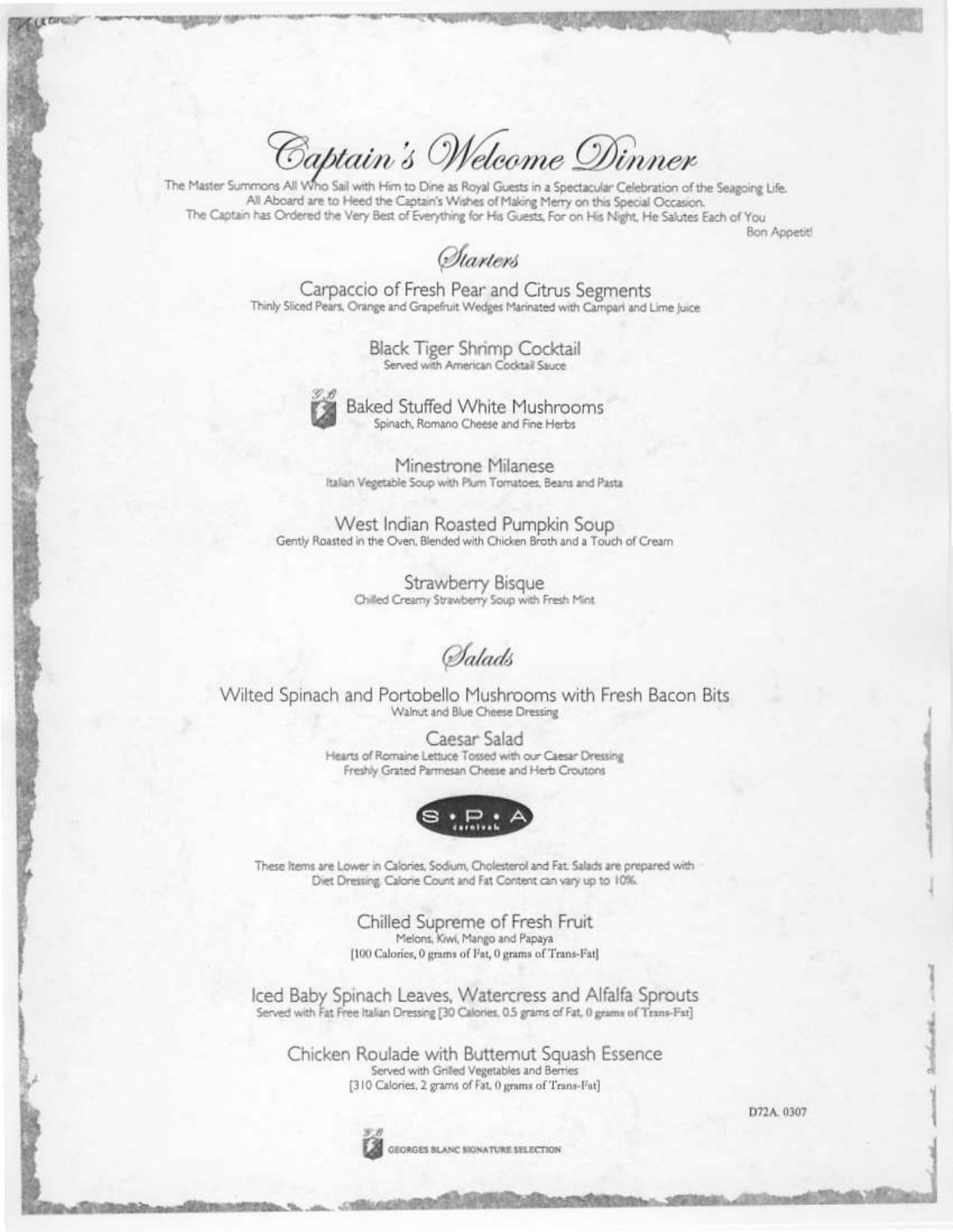eorges Blanc **GNATURE SELEC** 

It is with special pride that we offer our guests the culinary masterpieces of French master chef Georges Blanc. We're honored that we are the only cruise line that can offer the unique recipes and guidance of this legendary master chef, restaurateur, wine connoisseur and bestselling cookbook author. Once you have savored the unparalleled creations of our signature chef -- paired with superb wines chosen from his own collection-you will appreciate why Georges Blanc has achieved such international fame.

Main Courses

Spaghetti Carbonara Tossed with a Creamy Bacon, Cheese and Garlic Sauce Also available as Starter

Grilled Fillet of Fresh Victorian Perch Grilled Beefsteak Tomato Salad, German Lentil Stew and Potato Pancake

Broiled Lobster Tail with Melted Butter Mushroom Risotto and Broccoli Florets



Supreme of Hudson Valley Duck Pink Seared Duck Breast, Onion and Tomato Tart Apple Crisp, Sweet Turnip Puree and Snow Peas

Roasted Prime Rib of Aged American Beef<br>Baked Potato, Balsamic Glazed Tomatoes, Sautéed Green Beans and Roasted Cauliflower

Chili Rellenos Tornato and Broccoli Stuffed Pepper, Baked with Aged Cheddar and Manchego Cheese

Alternative Selections

Fresh Fruit Cocktail

Broiled Fillet of Fresh Pacific Salmon Served with Vegetables of the Day

Grilled Breast of Corn Fed Chicken Served with Vegetables of the Day

Premium Black Angus Jumbo Burger Served on a Freshly Baked Bun with Traditional Garnish and Golden Fries

> Grilled New York Sirloin Steak Served with Vegetables of the Day and Red Bliss Potatoes

Baked Idaho Potatoes, French Fries or Steamed White Rice

Assorted Steamed Vegetables

D72B.0307



GEORGES BLANC SIGNATURE SELECTION